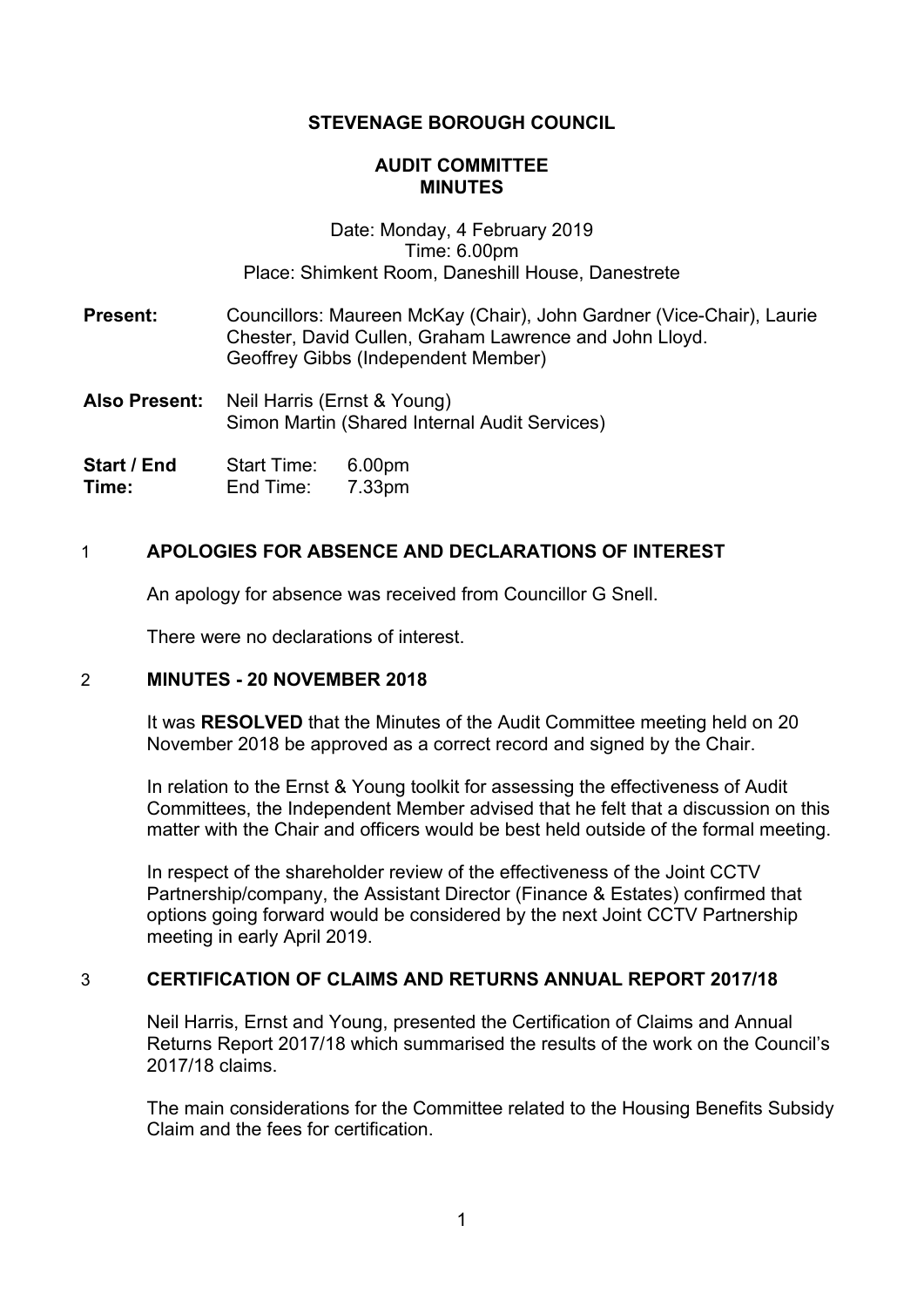The Committee was advised that the subsidy claim had been reduced by £99, and that the value of the claim presented for certification was £32,072,189. Subject to agreement by Public Sector Audit Appointments Ltd, Ernst & Young's fees for the certification work would be £16,145.

It was **RESOLVED** that the Certification of Claims and Returns Annual Report 2017/18 be noted.

## 4 **LOCAL GOVERNMENT AUDIT BRIEFING**

The Committee received the Quarter 3 Local Government Audit Committee Briefing from the Council's external auditors, Ernst and Young.

The Briefing Paper outlined Government and economic news; accounting, auditing and governance updates; regulation news; and highlights of Ernst & Young's Transparency Report 2018.

In response to a Member's question, the Committee was advised that there was no financial penalty for late filing of the Statement of Accounts, but that it was more a reputational issue for Local Authorities and external auditors.

It was **RESOLVED** that the Local Government Briefing Paper for Quarter 3 prepared by Ernst and Young be noted.

## 5 **DRAFT AUDIT PLANNING REPORT 2018/19**

The Committee considered the draft Audit Planning Report 2018/19 prepared by Ernst and Young.

The Committee noted the risks and areas of focus to be covered by the audit, which included the risk of management override; capitalisation of revenue expenditure; property, plant and equipment valuations; pension valuation and disclosures; new accounting standards; Group accounts assessment; Housing Revenue Account (HRA) depreciation. Value for money conclusions would be prepared for the significant risks of the Future Town, Future Council decision making processes and the financial resilience of the Medium Term Financial Strategy.

The Committee was informed that planning materiality had been set at £2.2Million, which represented 2% of the prior year's gross expenditure on provision of services. Performance materiality had been set at £1.6Million and all uncorrected misstatements relating to primary statements greater than £108,000 would be reported.

It was noted that Ernst & Young's planned audit fee for 2018/19 was £49,283, with an estimated fee of £7,600 for work in connection with the certification of Housing Benefit.

The Assistant Director (Finance & Estates) undertook to report back to the Committee at some time in the future in respect of Group Accounts Assessments, with particular reference to Marshgate Ltd.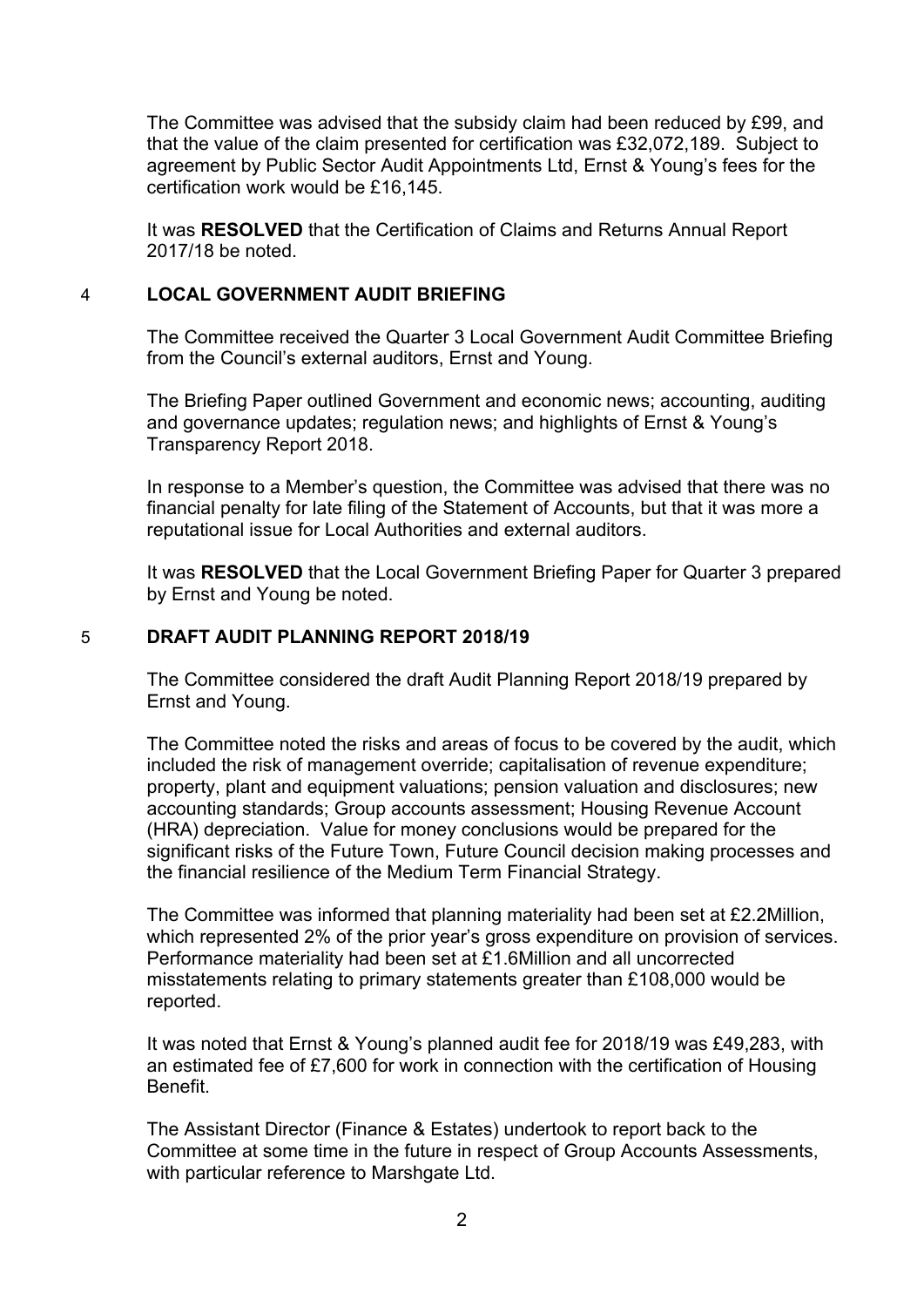In response to a Member's question, the Committee was informed that the 2% (£2.2Million) planning materiality percentage was comparable with percentages for most other local authorities.

It was **RESOLVED** that the draft Annual Planning Report 2018/19 prepared by Ernst and Young be noted.

### 6 **ANNUAL TREASURY MANAGEMENT STRATEGY INCLUDING PRUDENTIAL CODE INDICATORS 2019/20**

The Assistant Director (Finance and Estates) presented a report which would be recommended to Council at its meeting on 27 February 2019 seeking approval of the Treasury Management Strategy 2019/20 including its Annual Investment Strategy and the prudential indicators.

The Assistant Director (Finance and Estates) tabled a replacement Page 98 of the agenda, which included figures for the General Fund borrowing requirements for the Queensway Regeneration project.

The Assistant Director (Finance and Estates) advised that the proposed 2019/20 Treasury Management Strategy and Prudential Codes incorporated the revisions to the CIPFA Prudential and Treasury Management Codes, which came into force on 1 April 2018.

The Committee noted that, for the 2018/19 financial year to 31 December 2018, returns on investment had averaged 0.82%, and a total of £421,000 interest had been earned. The use of planned resources over the coming years would mean that the Council's cash for investment was projected to reduce from £59.6Million at 31 March 2019 to £30.3Million by 31 March 2023.

The Assistant Director (Finance and Estates) explained that it was recommended that the operational borrowing limit be increased to reflect the uncertainty regarding the release of Growth Deal 3 monies and the finance arrangements for the mixed use Queensway redevelopment project.

It was noted that investment services would be provided to Queensway Properties  $IIP$ 

### It was **RESOLVED**:

- 1. That the Treasury Management Strategy 2019/20 be recommended to the Executive and Council for approval.
- 2. That the draft prudential indicators for 2019/20 be approved.
- 3. That the minimum revenue provision policy be approved.
- 4. That it be noted that no changes are being proposed to treasury limits contained within the Council's treasury management policies.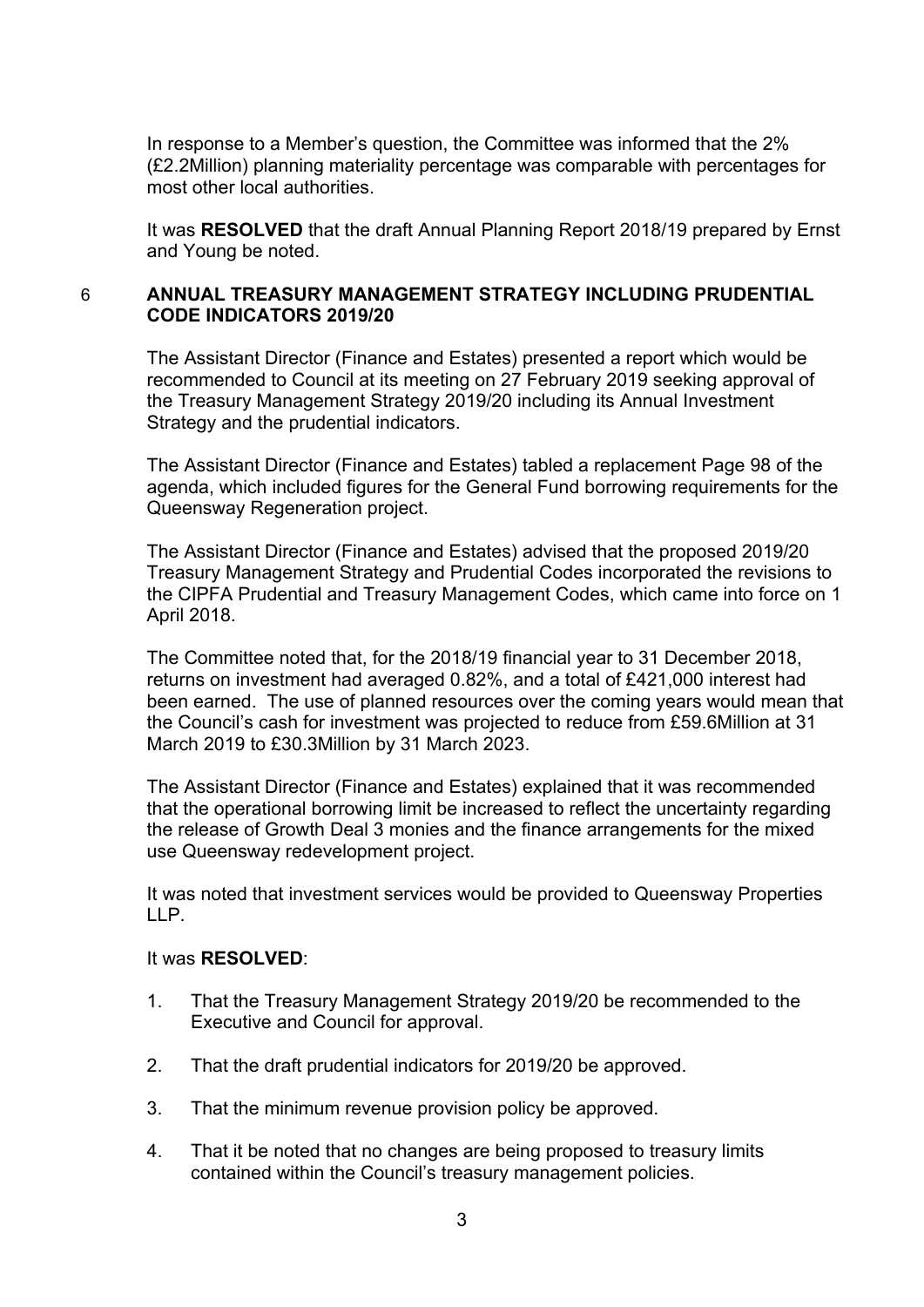5. That the investment services provided to Queensway Properties LLP (see Paragraph 4.12.3 of the report) be noted.

# 7 **SHARED INTERNAL AUDIT SERVICES (SIAS) - PROGRESS REPORT 2018/19**

The Committee received the Shared Internal Audit Service (SIAS) 2018/19 progress report for the period to 18 January 2019.

The SIAS Client Manager updated the Committee by advising that 76% of audit days had been delivered. Since the last meeting, 9 audits had been completed with good assurance levels; 1 with a limited assurance level; and 1 with a satisfactory assurance level.

The SIAS Client Manager referred to the High priority audit recommendations in respect of the CCTV Partnership and Cyber Security. The report contained target dates for the various recommendations to be implemented.

In reply to a question, the SIAS Client Manager undertook to report back to the Committee following completion of the Hertfordshire Home Improvement Agency audit.

In response to a Member drawing attention to the Cyber Security High Priority Audit Recommendations, the Assistant Director (Corporate Services & Transformation) advised that it was intended to produce a costed ICT Investment Plan in the coming months. He agreed to submit a report on this matter to a future meeting of the Committee.

### It was **RESOLVED**:

- 1. That the Internal Audit Progress report be noted.
- 2. That the status of Critical and High Priority Recommendations be noted.

# 8 **URGENT PART 1 BUSINESS**

### Performance & Improvement Manager

The Chair advised that Elaine Wright (Performance & Improvement Manager) was shortly to leave the Council's service. Over the years, Elaine had assisted the Committee in its work on the Corporate Risk Register and Annual Governance Statement, and would be sorely missed. The Chair asked the Assistant Director (Corporate Services & Transformation) to pass on the Committee's thanks to Elaine, and to wish her well for the future.